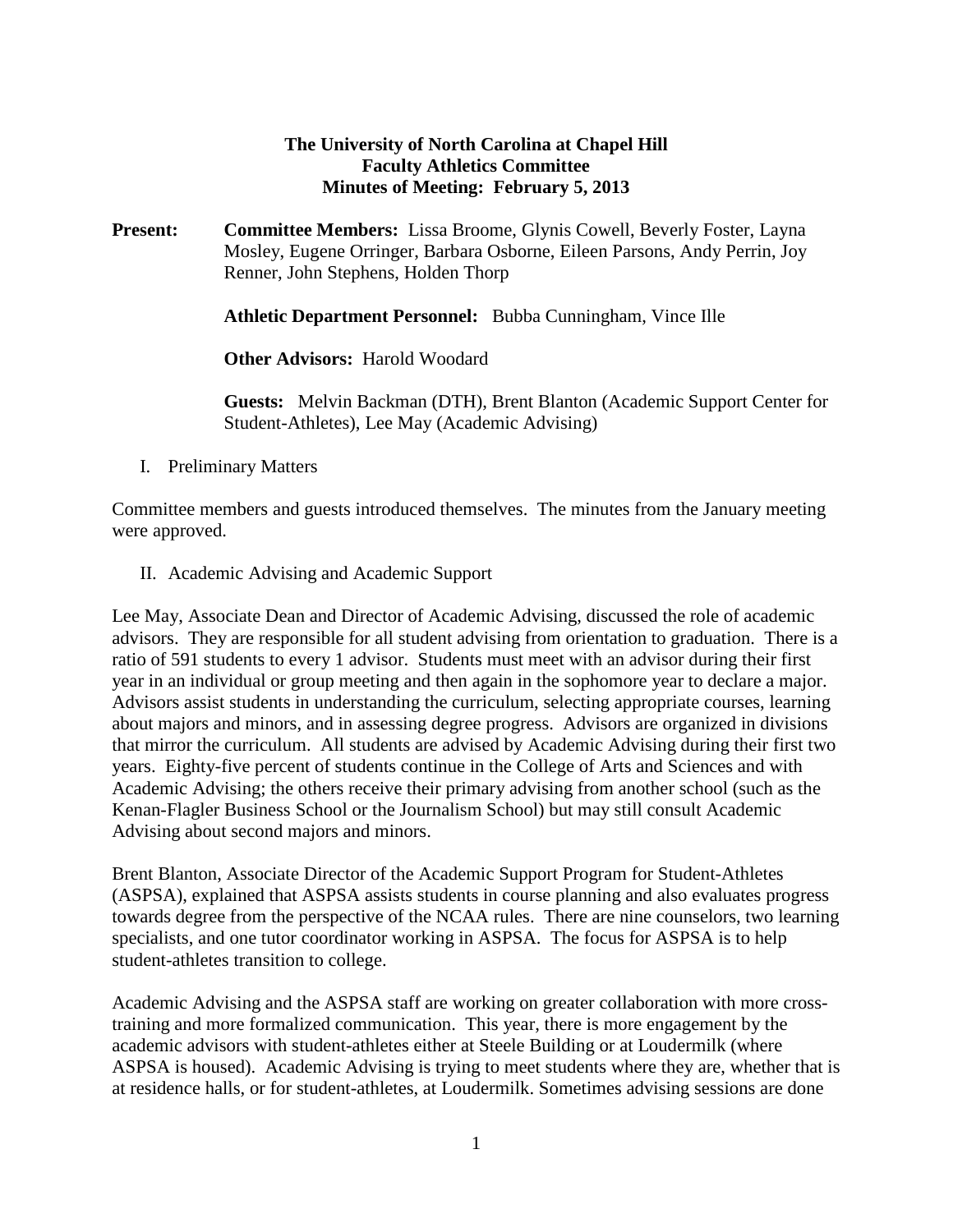in groups. Academic Advising is also meeting with student-athletes as early as possible, including over the summer before the start of Summer Session II. It is anticipated that three core advisors and two assistant deans will form the team of advisors that works primarily with student-athletes.

At ASPSA, the new tutor coordinator is working to try to teach tutors more about the learning process to augment the tutors' subject matter expertise. There is a training session held at the beginning of each semester.

Advisors make notes on Connect Carolina. It might be helpful to have ASPSA counselors add notes to inform Academic Advising as well. If this is undertaken, training will be necessary regarding the types of information that it is appropriate to share in this format.

The University and the NCAA each make their own academic eligibility determinations based on different standards. University eligibility is determined at the end of each semester on Connect Carolina. Students will automatically be on academic probation if they do not have at least a 2.0 gpa in a designated number of hours. Students on academic probation work with the Office of Retention, which has a structured program to assist them in improving their academic performance. The NCAA eligibility rules are different and require a student to pass a certain number of degree applicable hours each year with a minimum designated grade point average that increases over time. The differing requirements could be confusing for a student-athlete. The new team approach between Academic Advising and ASPSA will be helpful in reducing this confusion.

ASPSA has developed a Learning Enhancement and Engagement Program (LEEP) to help student-athletes who are underprepared for college. Less than ten percent of student-athletes are LEEP participants. The goal is to transition students out of this program so that the assistance they need from ASPSA is limited to tutorial services. Although ASPSA is able to provide some tutorial services to student-athletes, other student-athletes are referred to Dey Hall tutors. There may be an opportunity to consult with the Dey Hall tutoring program to see whether its hours can be adjusted in any manner to reduce the conflicts some student-athletes have in meeting tutors at Dey Hall.

Dean May and Brent Blanton distributed a chart and a Venn diagram showing the complementary functions of Academic Advising and ASPSA. There is overlap in the areas of student guidance, course planning, and degree progress, and the keys to successful collaboration between the two offices have been identified as partnering for student success, cross training, and communications.

Joy Renner thanked Dean May and Mr. Blanton for taking time to meet with FAC.

III. Update from the Athletics Director

Athletic Director Bubba Cunningham reported on recent ACC meetings. NCAA legislation was discussed. Additional discussion centered around the NCAA governance structure. The NCAA has hired a consultant who has begun speaking with various groups about the current governance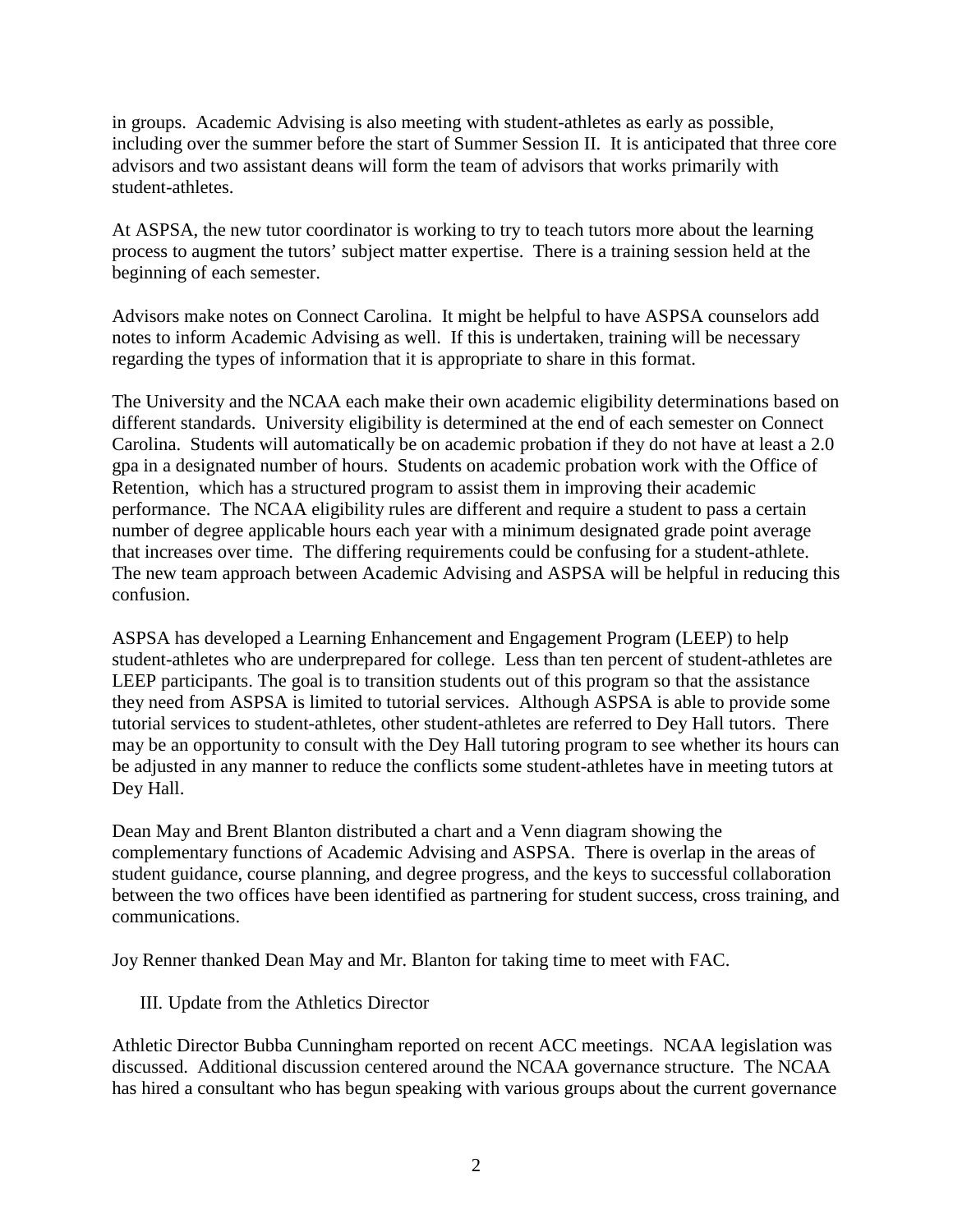structure. Much of the initial feedback favors returning to a model based on one school-one vote, rather than the current structure where each school is represented through one of its conference representatives.

## IV. Update from the Faculty Athletics Representative

Lissa Broome reported that the FARs awarded the ACC's post-graduate scholarships at the recent ACC meetings. Three student-athletes from each school will receive a \$5,000 scholarship from the ACC to use for graduate studies. These students will be celebrated at a luncheon in Greensboro in April. The award criteria includes an intention to enter graduate school in the next five years, a cumulative gpa of 3.0 or above, and athletic excellence. The three recipients from UNC are Rebecca Jane Brooks, Women's Swimming; Joseph Scott Goodwin, Men's Soccer; and Peter Marshall Mangum, Football. In addition, an honorary scholarship will be awarded to Jonathan Javell Cooper, Football, who meets all the award criteria but will likely have a professional football career and not be attending graduate school during the next five years.

Professor Broome also noted that the ACC Committee on Travel and Missed Class Time gave a preliminary report about how to structure team travel to minimize reduced class time as the geographic footprint of the ACC expands.

Since FAC's last meeting, Faculty Council voted to reauthorize priority registration.

V. Needs and Follow-up from the FAC Chair

Joy Renner reported that our focus groups with the Student-Athlete Advisory Committee (SAAC) will be at 7:00 on March 27 on the third floor of Loudermilk Hall and will include dinner. Professor Renner met with SAAC at its last meeting to explain our process. SAAC is composed of one or more representatives from each team and includes seniors, as well as students from other classes. A starting point for our discussion might be to use our Exit Interview script and focus on the questions related to the students' academic experience, what the students liked best, what they liked least, and whether they would they enroll in Carolina and play intercollegiate athletics again. It was suggested that we compile a list of questions and circulate it to SAAC ahead of time so that they might have an opportunity to also solicit input from their teammates. Professor Renner will ask Cricket Lane from Athletics to put together a one-page document about SAAC that can be distributed to FAC prior to March 27. It was agreed that having at least two committee members in each small group of students would be a good idea. Professor Renner will give some thought to how to divide students into groups and how to assign FAC members to the student groups. Any FAC member who is unable to attend the SAAC meeting on the evening of March 27 should inform Professor Renner.

Professor Renner noted that the Special Talent Admissions Subcommittee will be recommending fewer students for admission this year than the 23 recommended last year. The most likely number of students to be recommended by the subcommittee is 16.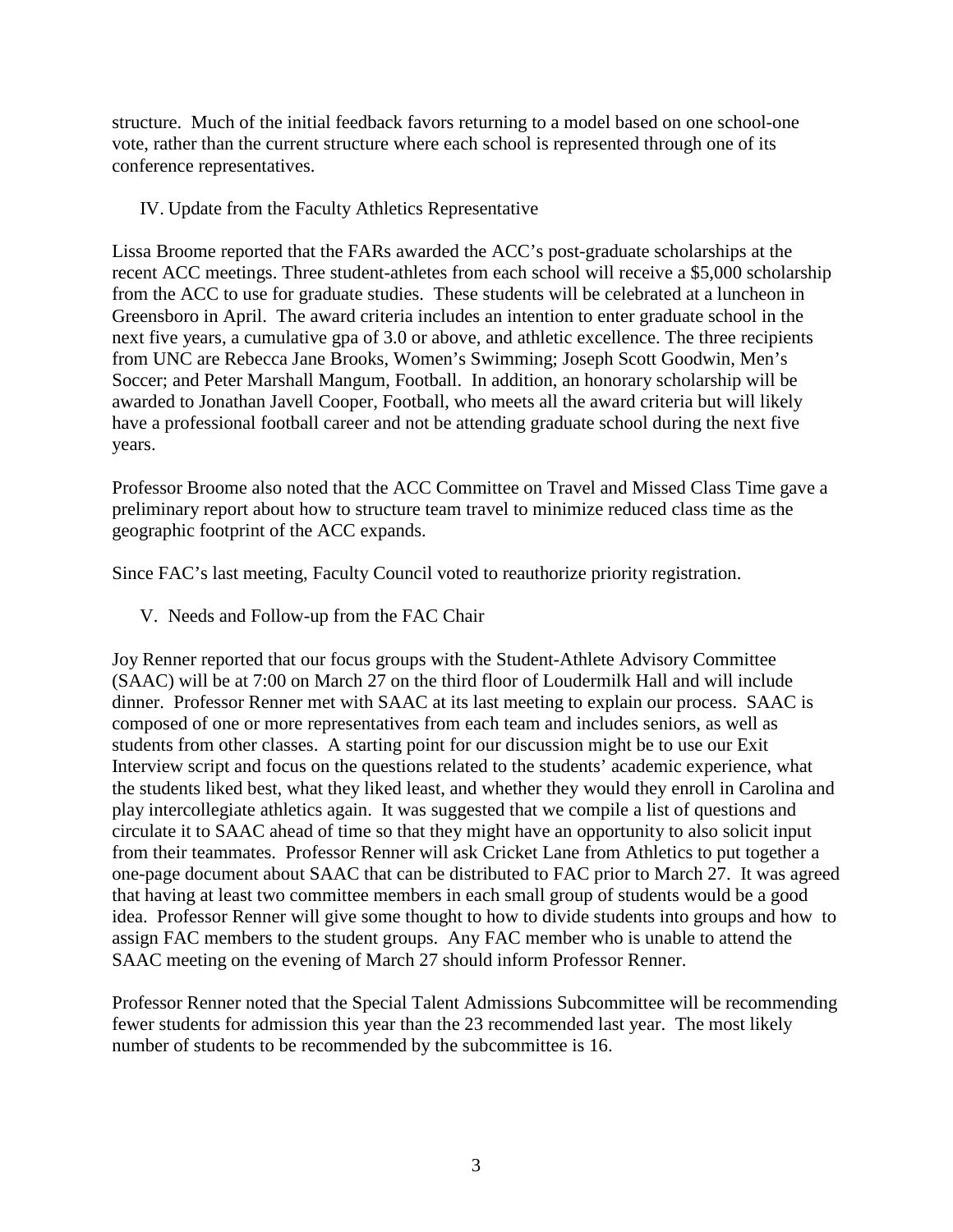Professor Renner asked the committee to consider committing a half day of time in May to a retreat to finalize the committee's recommendations and suggestions based on its meetings this year. This would permit us to set an agenda and begin work on those agenda items during the summer.

Professor Renner will be representing FAC on the Nominating Committee. She will express a strong preference for nominees who teach undergraduates. Eileen Parsons and Glynis Cowell, whose terms are expiring, do not wish to be renominated. Joy Renner asked the committee to advise her by email whether they think she should be renominated.

The meeting adjourned at 6:00 p.m.

The next meeting is March 5, 2013.

Minutes respectfully submitted by Lissa Broome

Attachments: Academic Advising & Academic Support for Student Athletes: A Partnership for Student Success Expertise & Collaboration: Serving Stduent-Athletes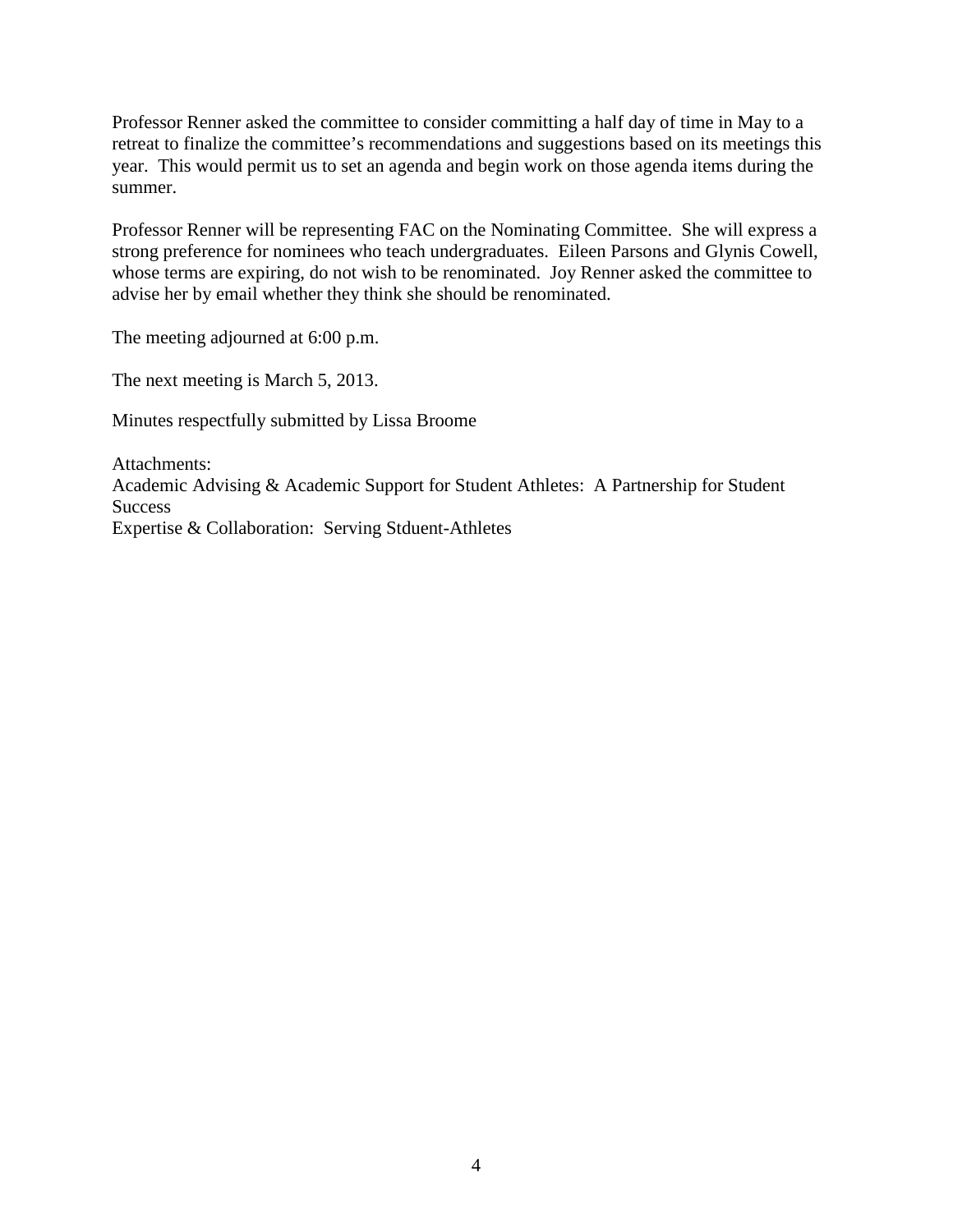## Academic Advising & Academic Support for Student Athletes: A Partnership for Student Success

| <b>Academic Advising Program</b>                                                               | Collaboration                                      | <b>Academic Support Program</b>                                                                                               |
|------------------------------------------------------------------------------------------------|----------------------------------------------------|-------------------------------------------------------------------------------------------------------------------------------|
| Assists students in all aspects of<br>academic planning from<br>orientation to graduation      | <b>Partner for</b><br><b>Student Success</b>       | Holistic support of the student<br>athlete experience                                                                         |
| Serves 16,000+ undergraduates<br>including 800 student athletes                                |                                                    | Serves 800 student athletes                                                                                                   |
| 27 full-time advisors<br>24 part-time faculty/staff advisors<br>9 administrative staff members | <b>Cross training</b><br>is key!                   | 8 full-time advisors<br>1 part-time advisor<br>2 learning specialists<br>1 tutor coordinator<br>1 administrative staff member |
| Advisors help students:                                                                        | Communication                                      | <b>Counselors:</b>                                                                                                            |
| Understand the curriculum &<br>University academic policies and<br>procedures                  | New student<br>orientation                         | Provide coaching/mentoring and<br>tutorial assistance                                                                         |
| Choose appropriate courses for<br>their academic plan                                          | Group advising<br>workshops                        | Assist in choosing appropriate<br>courses for their academic plan                                                             |
| Monitor degree progress through<br>general education curriculum and<br>chosen majors/minors    | First year advising<br>appointments<br>Major/minor | <b>Monitor</b> degree progress according<br>to UNC and NCAA eligibility<br>paradigms                                          |
| Navigate academic policies and<br>procedures such as major/minor                               | declarations<br>Drops/adds                         | Report student progress and<br>academic behavior to coaches                                                                   |
| declarations, course adds/drops,<br>exam excuses, registration<br>completion, and appeals for  | Exam excuses                                       | Communicate student and team<br>data to appropriate entities                                                                  |
| academic exceptions<br>Connect with campus resources to                                        | Student progress<br>and success                    | Manage administrative logistics<br>such as textbook distribution and<br>scholarship/award opportunities                       |
| assist them in their academic<br>success                                                       | Appeals process                                    | Engage student and families on<br>recruiting visits                                                                           |
| ing Alberta (1991)<br>Serial de la Seria (1991)                                                |                                                    |                                                                                                                               |